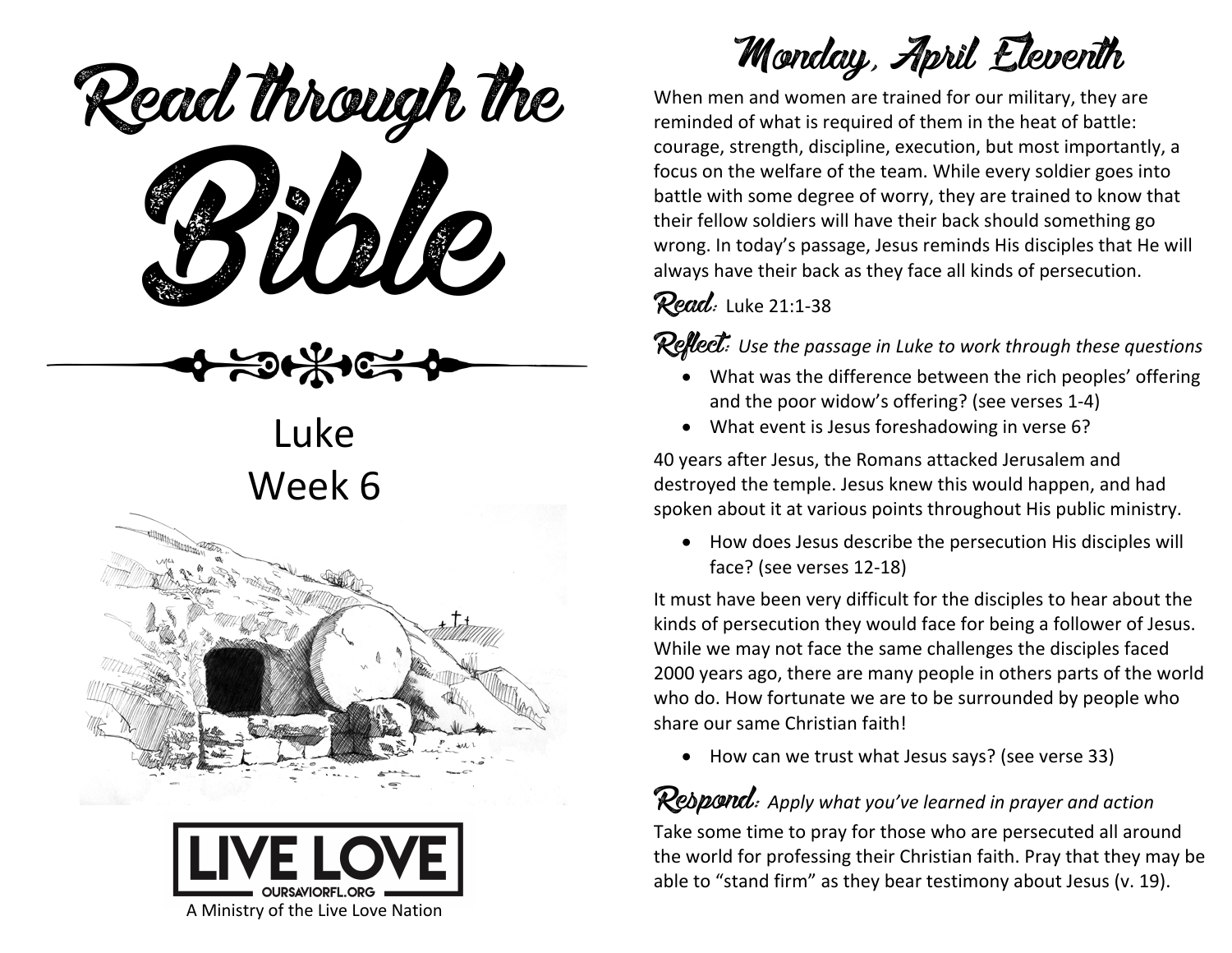# Tuesday, April Twelfth

Important occasions and celebrations often take place around a meal. Whether it is Christmas, Thanksgiving, Easter, a birthday party, an anniversary celebration, or a graduation, the meal serves as the core of the experience. In today's passage, Jesus and His disciples gather together for one final meal.

## **Read:** Luke 22:1-46

**Reflect:** Use the passage in Luke to work through these questions

- Why does Judas go to the chief priests? (see verse 3)
- According to Jesus, who is the greatest among them? (see verses 25-27)

If you talk to some servers in the restaurant industry, they will tell you that they often get treated poorly by the patrons. In this section of Luke, Jesus answers an interesting question – who is greater: the patrons or the server? In the eyes of the world, the patrons would be considered "greater" because, after all, they're the ones sitting at the table enjoying the meal. But as Jesus shows His disciples, the one who serves others is the one who is greater. Throughout the Gospel of Luke, Jesus has consistently shown us that the meek, the lowly, the poor, the last, and the servants are those who demonstrate His love and mercy to others.

• How does Jesus demonstrate His humanity on the Mount of Olives? (see verses 41-44)

We sometimes forget that Jesus was both fully God *and* fully man. As fully God, He was ready to face the task of dying on the cross. But as fully man, the coming task weighed heavily on His heart. It is here on the Mount of Olives where we see Jesus as one who can personally identify with our own weaknesses and sorrows.

## Respond: Apply what you've learned in prayer and action

Take a moment today to serve someone else. It could be a family member, a friend, a neighbor, a coworker, or even a stranger.

# Wednesday, April Thirteenth

On the TV show *This Is Us*, people had been waiting nearly two seasons to find out what happened to one of the main characters. Episode after episode, the series continued to build and build towards this big moment. Finally, the show's fans got to tune in and see how everything turned out. In today's passage, the moment the entire Gospel of Luke has been building towards has finally come. During these final days of our journey together, we will get to experience an up-close account of these harrowing (and joyous) moments of Jesus' final days on earth.

#### Read: Luke 22:47-71

#### **Reflect:** Use the passage in Luke to work through these questions

- Why did Jesus question the crowd's need to arrest Him with swords and clubs? (see verses 52-53)
- How does Peter react to his own denial of Jesus? (see verses 60-62)

Earlier that evening, Peter proclaimed that he was ready to go with Jesus to prison and to death (see 22:33). Jesus told him that would not be the case. How disheartening it must have been for Peter to deny Jesus so quickly after His arrest!

• How did the chief priests and teachers of the law ultimately find Jesus guilty? (see verses 70-71)

In a court of law, witnesses and physical evidence are needed to mount a convincing case against the defendant. But if the defendant makes a personal admission of guilt, the case is much easier to prosecute. While Jesus was not guilty in the eyes of God, His personal admission before the chief priests and teachers of the law was all they needed to find Him guilty of blasphemy.

Respond: *Apply what you've learned in prayer and action* When do you find yourself most tempted to deny Jesus before others? Take some time to reflect on Peter's example.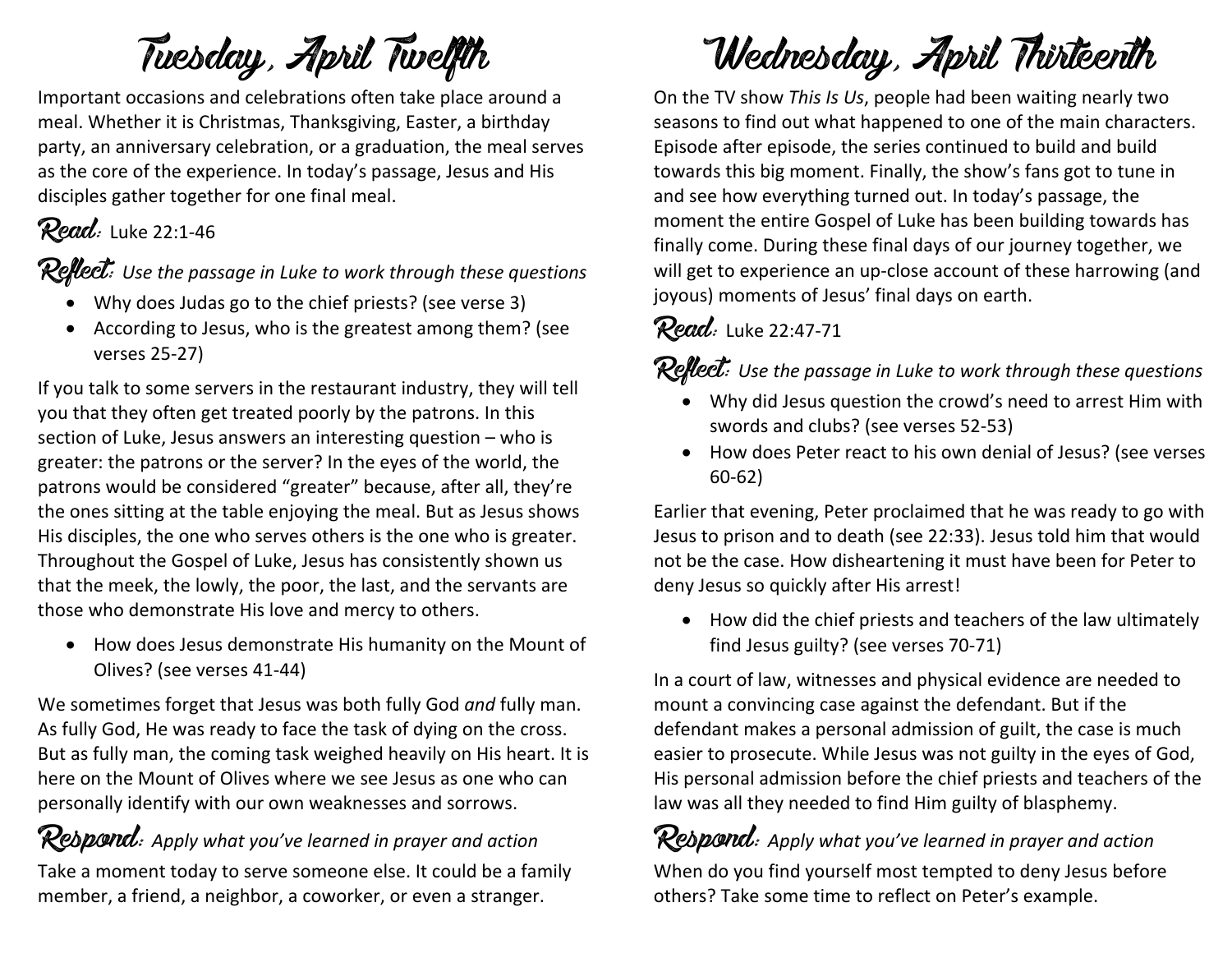# Thursday, April Fourteenth

After high school one afternoon, a sophomore student heads over to the nearby park to hang out with his friends. When he arrives, he sees that one of his friends has somehow acquired a pack of cigarettes and a lighter. He passes them around, and the students begin to light up. The sophomore student knows he is not of age to smoke and doesn't want to smoke, so he passes the box without taking one. The leader of the group suddenly looks at the student, saying, "C'mon! Take a cigarette." The other boys chime in, but the student still refuses. The group becomes more adamant and aggressive toward him, until finally, he gives in and takes a cigarette. In today's passage, Pilate gives in to the pressure of the chief priests and the angry crowd by handing Jesus over to be crucified.

#### Read: Luke 23:1-25

Reflect: *Use the passage in Luke to work through these questions*

- How does Luke 20:22-26 refute the assembly's accusation of Jesus in verse 2?
- When Pilate found no basis to charge Jesus, how did the chief priests and the crowd respond? (see verse 5)

Pilate didn't believe that Jesus' claim to be the Christ was worthy of a death sentence. When the chief priests and the crowd realized this, they resorted to other reasons, particularly Jesus' ability to stir up the people with His teachings. When people want to make someone else look bad, they will often go to great lengths to make that happen.

• How did the crowd win over Pilate and get him to have Jesus crucified? (see verses 16-25)

Respond: *Apply what you've learned in prayer and action* How do the pressures of our culture challenge your faith? Take a moment to thank God for giving us His Word, His Savior, and a community of believers to support us during those difficult times.

Friday, April Fifteenth

It is difficult to see the 'good' in Good Friday. Over the centuries, people have provided many theories and reasons as to why we call this day 'good.' For most scholars and historians, though, the term 'good' is synonymous with 'holy.' To speak of Good Friday is to speak of a holy day in the life of God's Church. In today's passage, we will witness the holy death of Jesus. Like His followers who surrounded the cross on that dark, dark day, we too will experience the anguish, the sorrow, the pain, and the humanity of our humble Savior, Jesus.

#### Read: Luke 23:26-49

Reflect: *Use the passage in Luke to work through these questions*

- How does Jesus put things into perspective for those who are mourning His impending death? (see verses 28-31)
- How does Jesus choose to respond to the people who had crucified Him? (see verse 34)

The heart of our Christian witness to others can be found in Jesus' response to the people who had crucified Him. Even when He was wronged to the point of death, He still chose to forgive. That is what He did for us, and that is what He calls us to do for others.

• What were Jesus' final words before His death? (see verse 46)

33 or so years on earth had led Jesus to this very moment. But as He committed His spirit to the Father, Jesus knew that this would not be the end. A better day would soon come, a day the world would eventually come to revere as 'great.'

## Respond: Apply what you've learned in prayer and action

On a day like Good Friday, many emotions and thoughts can fill our hearts and minds. At your own pace, take some time to reflect on the crucifixion and death of Jesus. Consider what He did for us.